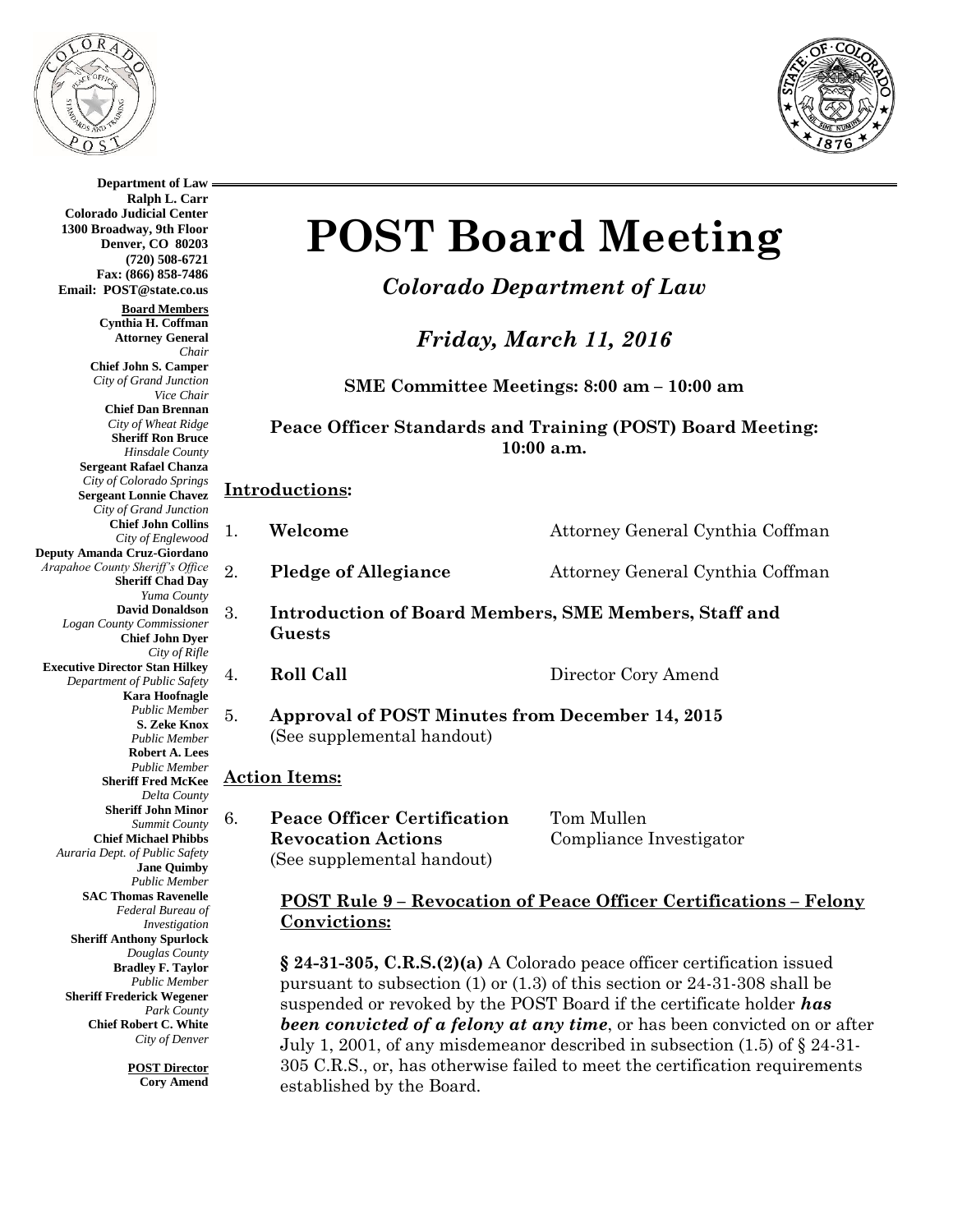For purposes of this rule, the term 'conviction' includes any deferred judgments or deferred sentences imposed by a court or judge.

- 1. No. F15-06, **Timothy Joseph Kelley**, Certification B01376, PID 125320. On April 2, 2015, Respondent pled guilty to and was convicted of 1 count of Sexual Exploitation child/video 20+ items  $\S 18-6-403(3)(b.5)(5)(b)(II)$ , C.R.S., a class 4 felony. *The Respondent was employed as a peace officer on the date of the offense (Date of Offense: January 6, 2014 –Separated: May 31, 2014).* The Respondent has failed to comply with POST Show Cause Order F15-06 by failing to appear at the scheduled Show Cause Hearing. Director Amend recommends revocation of **Timothy Joseph Kelley's** Colorado Peace Officer Certification B01376, PID 125320.
- 2. No. F15-13, **Kisha Pricilla Aristide**, Certification B0038-2865, PID 0038-2865. On August 24, 2015 Respondent pled guilty to and was convicted of 1 count of Computer Crime – Commit Theft 1,000-20,000 § 18-5.5-102(1)(d), C.R.S., a class 4 felony. *The Respondent was not employed as a peace officer on the date of the offense (Date of Offense: March 8, 2014 –Never employed).* The Respondent has failed to comply with POST Show Cause Order F15-13 by failing to appear at the scheduled Show Cause Hearing. Director Amend recommends revocation of **Kisha Pricilla Aristide's** Colorado Peace Officer Certification B0038-2865, PID 0038-2865.
- 3. No. F15-14, **James Allen Klein**, Certification B8034, PID 121919. On August 3, 2015, Respondent pled guilty to one count of Forgery –Check/Commercial Instrument, §18-5-102 (1)(c) C.R.S, a class 5 felony. *The Respondent was not employed as a peace officer on the date of the offense (Date of Offense: December 28, 2013 –Separated: November 17, 2010).* The Respondent has failed to comply with POST Show Cause Order F15-14 by failing to appear at the scheduled Show Cause Hearing. Director Amend recommends revocation of **James Allen Klein's** Colorado Peace Officer Certification B8034, PID 121919.
- 4. No.F15-15, J**ack Miller Gardner,** Certification B5082, PID 123097. On September 18, 2015, Respondent pled guilty to one count of Accessory to Crime-F3, F4,F5, Internet Luring, §18-8-105 (1)(5) C.R.S. a class 5 felony, one count of Official Misconduct 1, §18-8-404 C.R.S., a class 2 misdemeanor, and one count of Obstructing a Peace officer, §18-8-104 (1)(a) C.R.S., a class 2 misdemeanor. *The Respondent was employed as a peace officer on the date of the offense (Date of Offense: May 29, 2014 –Separated: October 8, 2014).* The Respondent has failed to comply with POST Show Cause Order F15-15 by failing to appear at the scheduled Show Cause Hearing. Director Amend recommends revocation of **Jack Miller Gardner's** Colorado Peace Officer Certification B5082 (PID 123097).

#### A. **POST Rule 9 - Revocation of Peace Officer Certifications – Misdemeanor Convictions:**

§ 24-31-305, C.R.S.(2)(a) A Colorado peace officer certification issued pursuant to subsection (1) or (1.3) of this section or 24-31-308 shall be suspended or revoked by the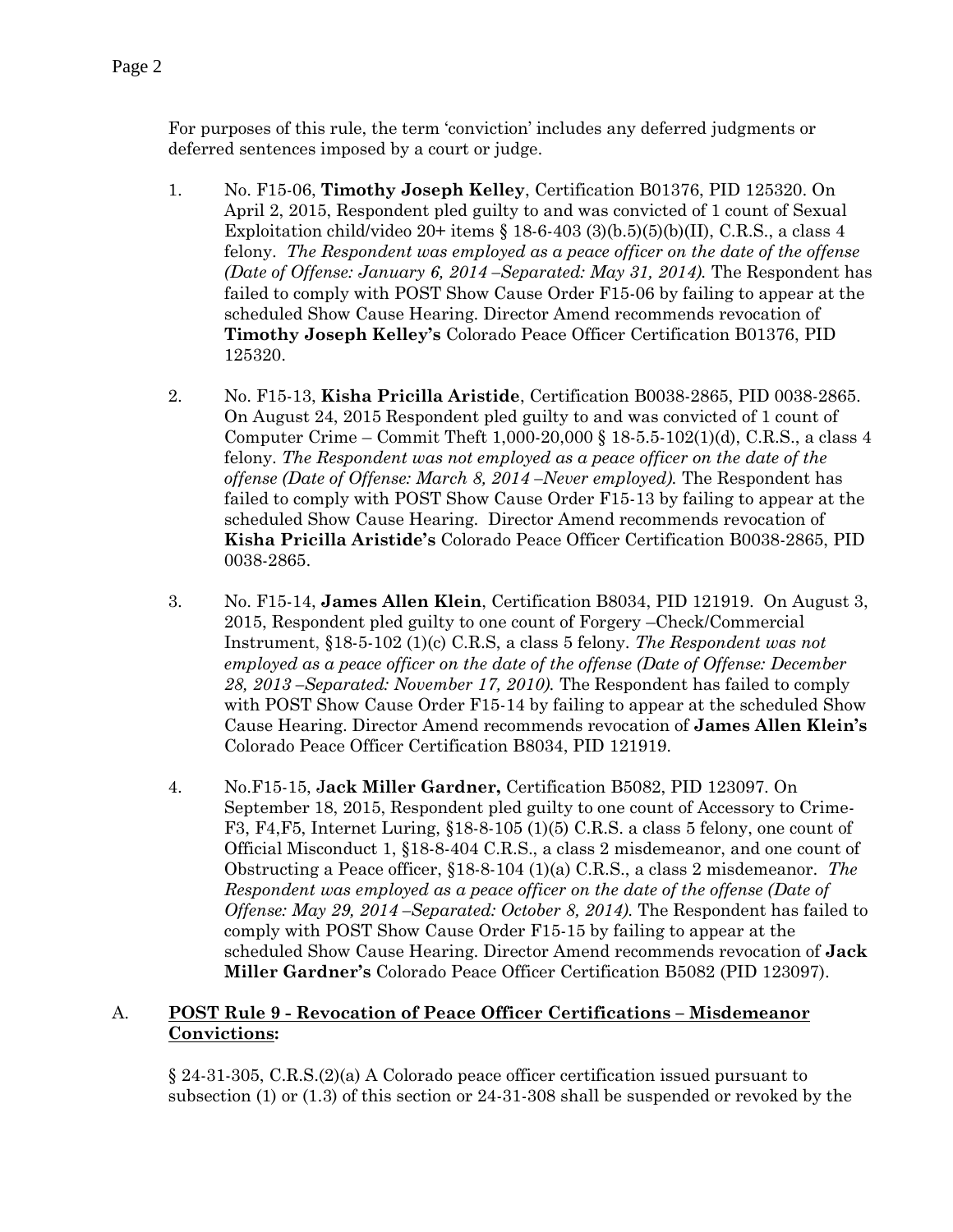POST Board if the certificate holder has been convicted of a felony, or has been convicted on or after July 1, 2001, of any misdemeanor described in subsection  $(1.5)$  of  $\S$  24-31-30 C.R.S., or has otherwise failed to meet the certification requirements established by the Board. For purposes of this rule, the term 'conviction' includes any deferred judgments or deferred sentences imposed by a court. Revocation of peace officer certificates based upon conviction(s) of misdemeanor crimes are recognized in  $\S 24-31-305(1.5)$  (b) thru (h), C.R.S.

- 1. No. M15-16, **Timothy Joseph Hay,** Certification B13127, PID 128993. On June 30, 2015, Respondent was convicted of one count of Assault 3 – Know/reckless Cause Injury, §18-3-204 (1)(a) C.R.S., a class 1 misdemeanor. *The Respondent was employed as a peace officer on the date of the offense (Date of Offense: September 18, 2014,* - *Separated October 4, 2014).* The Respondent has failed to comply with POST Show Cause Order M15-16 by failing to appear at the scheduled Show Cause Hearing. Director Amend recommends revocation of **Timothy Joseph Hay's** Colorado Peace Officer Certification B13127, PID 128993.
- 2. No. M15-17, **Aaron Alexander Johnsen,** Certification B16876, PID 136859. On September 24, 2015, Respondent was convicted of one count of Harassment – Following Person in Public Place § 18-9-111 (1)(c) C.R.S., a class 3 misdemeanor. *The Respondent was employed a peace officer on the date of the offense (Date of Offense: September 14, 2015, - Separated September 22, 2015)*. Respondent has failed to comply with POST Show Cause Order M15-17 by failing to appear at the scheduled Show Cause Hearing. Director Amend recommends revocation of **Aaron Alexander Johnsen's** Colorado Peace Officer Certification B16876, PID 136859.
- 3. No. M15-18, **Steven Leon Davis,** Certification B10229, PID 115818. On April 1, 2015, Respondent was convicted of one count of False Reporting – False Information § 18-8-111 (1)(c) C.R.S., a class 3 misdemeanor. *The Respondent was employed a peace officer on the date of the offense (Date of Offense: May 07, 2014, - Separated May 19, 2014*). Respondent has failed to comply with POST Show Cause Order M15-18 by failing to appear at the scheduled Show Cause Hearing. Director Amend recommends revocation of **Steven Leon Davis'** Colorado Peace Officer Certification, B10229, PID 115818.
- 4. No. M15-19, **Evan Kelly Mead**, Certification B11070, PID 119021. On November 18, 2015, the Respondent was convicted of one count of Harassment – Strike/Shove/Kick, § 18-9-111(1)(a) C.R.S., a class 3 misdemeanor. *The Respondent was not employed a peace officer on the date of the offense (Date of Offense: September 30, 2015 - Separated December 23, 2006*). Respondent has failed to comply with POST Show Cause Order M15-19 by failing to appear at the scheduled Show Cause Hearing. Director Amend recommends revocation of **Evan Kelly Mead's** Colorado Peace Officer Certification B11070, PID 119021.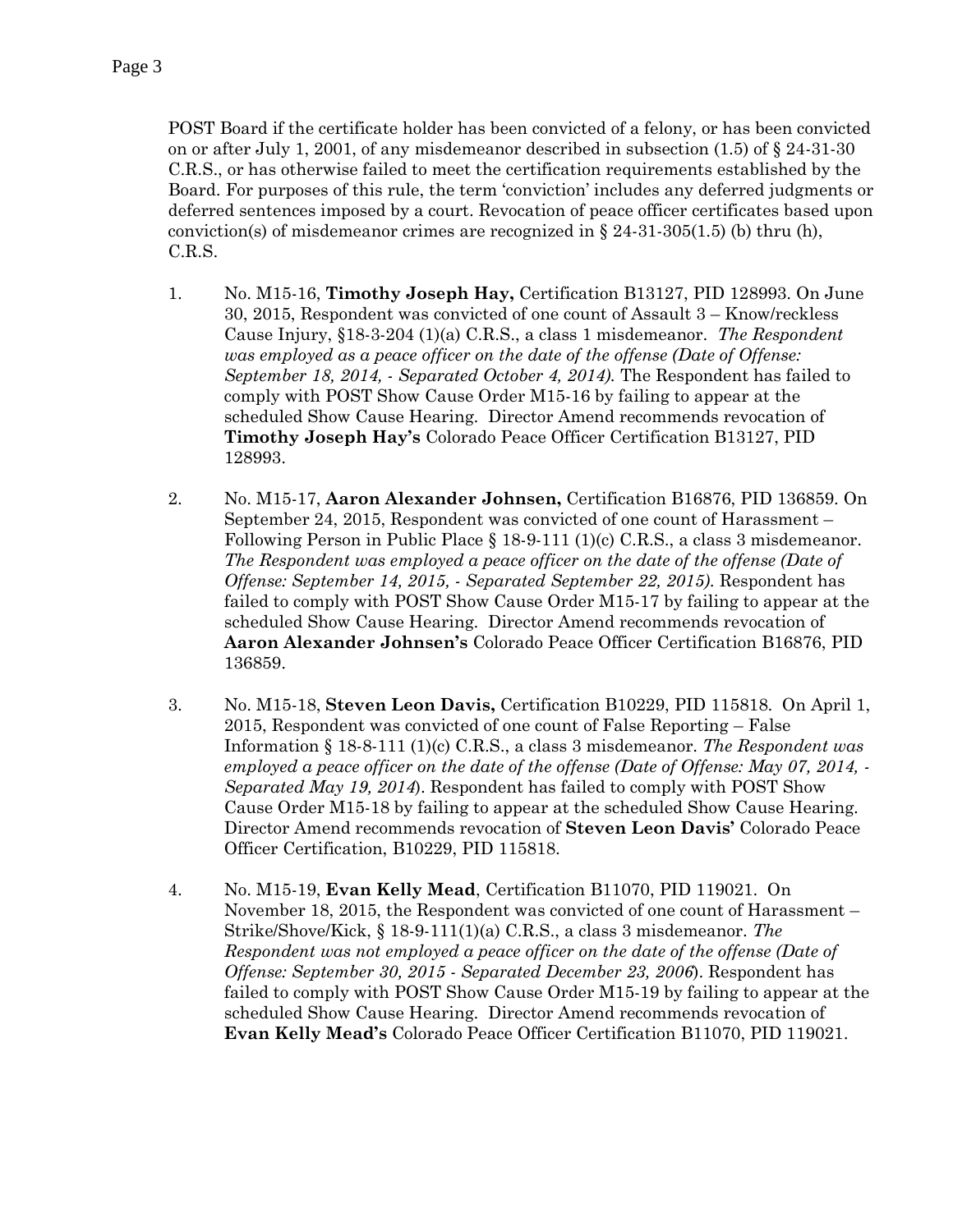## Page 4

### **Presentations:**

| 7.             | <b>Subject Matter Expert (SME) Committee Reports:</b>   |                                            |                                                                                                                       |  |
|----------------|---------------------------------------------------------|--------------------------------------------|-----------------------------------------------------------------------------------------------------------------------|--|
|                | A.                                                      | Curriculum                                 | Sgt. Graham Dunne, Chair                                                                                              |  |
|                | <b>B.</b>                                               | <b>Arrest Control</b>                      | Cmdr. Erik Bourgerie, Chair                                                                                           |  |
|                | C.                                                      | <b>Firearms</b>                            | Dep. Ed Kafel, Chair                                                                                                  |  |
|                | D.                                                      | <b>Law Enforcement</b><br>Driving          | Cmdr. Karl Smalley, Chair                                                                                             |  |
| 8.             | <b>Triad</b>                                            |                                            | Chief Pete Carey, CSPD<br>Sheriff Bill Elder, EPSO<br>Chief Dep. Todd Evans, EPSO<br>Chief Chris Heberer, Fountain PD |  |
| 9.             | <b>Legislative Update</b><br>(See supplemental handout) |                                            | Jenn Anderson                                                                                                         |  |
| 10.            | Rule 28 – Update Report<br>(See supplemental handout)   |                                            | Dir. Cory Amend                                                                                                       |  |
| <del>11.</del> | <del>Marijuana Update</del>                             |                                            | Carolyn Berry<br><b>Special Project Manager</b>                                                                       |  |
| 12.            |                                                         | <b>POST Audit Update</b>                   | Dir. Cory Amend                                                                                                       |  |
|                |                                                         | <b>Informational Items:</b>                |                                                                                                                       |  |
| 13.            | <b>Non-Resident Certification</b>                       |                                            | Stacy Worthington<br><b>Board Counsel</b>                                                                             |  |
| 14.            |                                                         | <b>Alternative POST Funding</b>            | Dir. Cory Amend                                                                                                       |  |
| 15.            |                                                         | <b>Comments from others on POST Issues</b> |                                                                                                                       |  |
| 16.            |                                                         | Adjournment                                | Attorney General Cynthia Coffman                                                                                      |  |